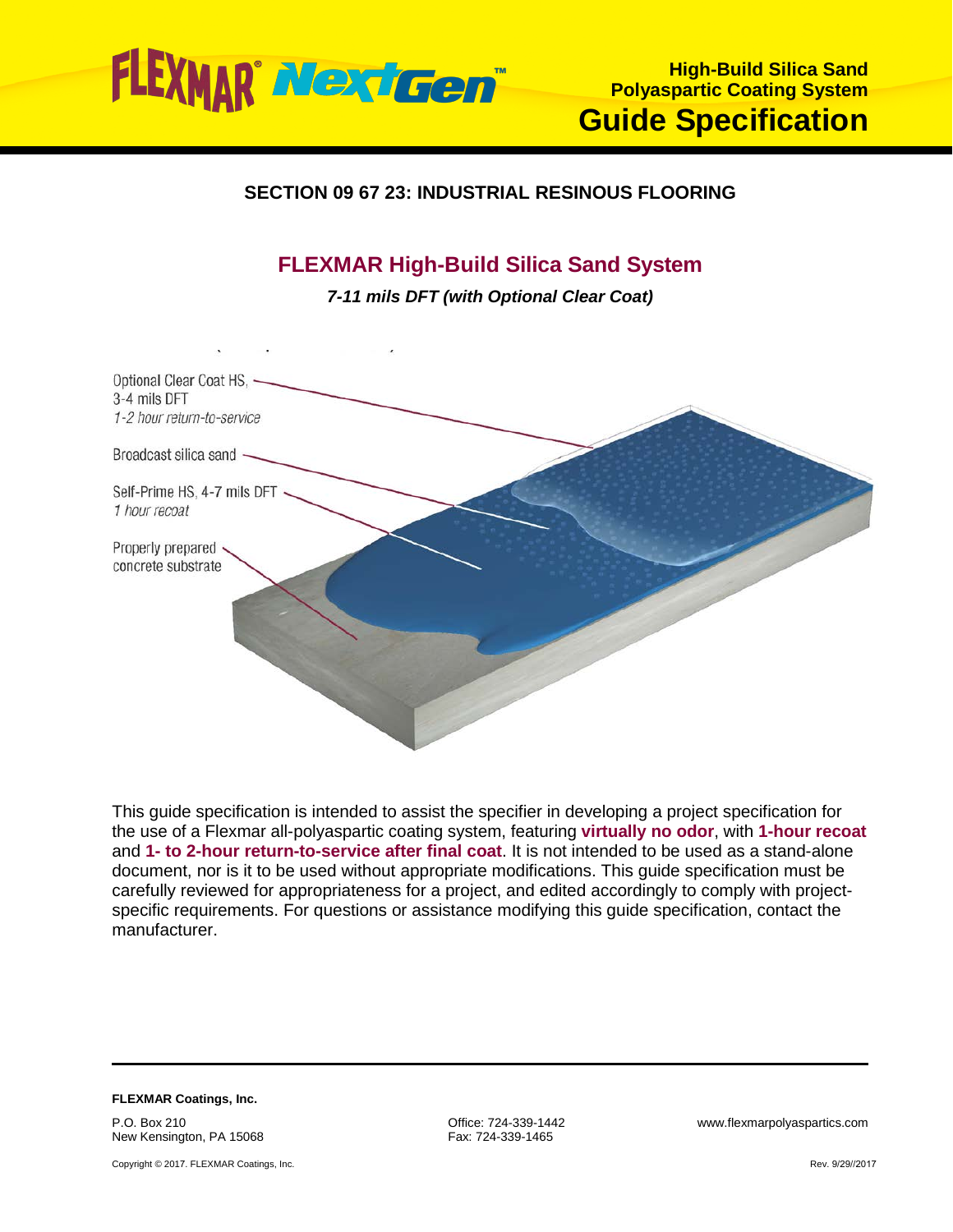

**Page 2**

# **PART 1 - GENERAL**

### **1.1 RELATED DOCUMENTS**

A. Drawings and general provisions of the Contract, including General and Supplementary Conditions and Division 01 Specification Sections, apply to this Section.

### **1.2 SUMMARY**

A. Application of 0-VOC, high-build silica sand polyaspartic coating system.

#### **1.3 ACTION SUBMITTALS**

- A. Product Data: Submit manufacturer's technical data, application instructions, and recommendations for each polyaspartic floor coating component required.
- B. LEED Submittals:
	- 1. Product Data for Credit IEQ 4.2: For liquid-applied flooring components, documentation including printed statement of VOC content.
	- 2. Laboratory Test Reports for Credit IEQ 4: For flooring systems, documentation indicating that products comply with the testing and product requirements of the California Department of Health Services' "Standard Practice for the Testing of Volatile Organic Emissions from Various Sources Using Small-Scale Environmental Chambers."
- C. Samples for Initial Selection: Submit manufacturer's color charts showing full range of color selection for each type of exposed finish required.
- D. Samples for Verification: For each polyaspartic floor coating system required, submit 6-in.<sup>2</sup> (150-mm<sup>2</sup>) samples applied to a rigid backing to demonstrate color, texture, and finish of polyaspartic floor coatings systems.

#### **1.4 INFORMATION SUBMITTALS**

- A. Applicator Certificate: Submit official certificate indicating applicator's successful completion of manufacturer's training program.
- B. Material Certificates: Submit official manufacturer certificate for each polyaspartic floor coating system component.
- C. Material Test Reports: Submit polyaspartic floor coating system test report.

#### **1.5 CLOSEOUT SUBMITTALS**

- A. Maintenance Data: Submit manufacturer's care, cleaning, and maintenance guide to include in maintenance manuals.
- B. Warranty: Submit manufacturer's product warranty.

P.O. Box 210 New Kensington, PA 15068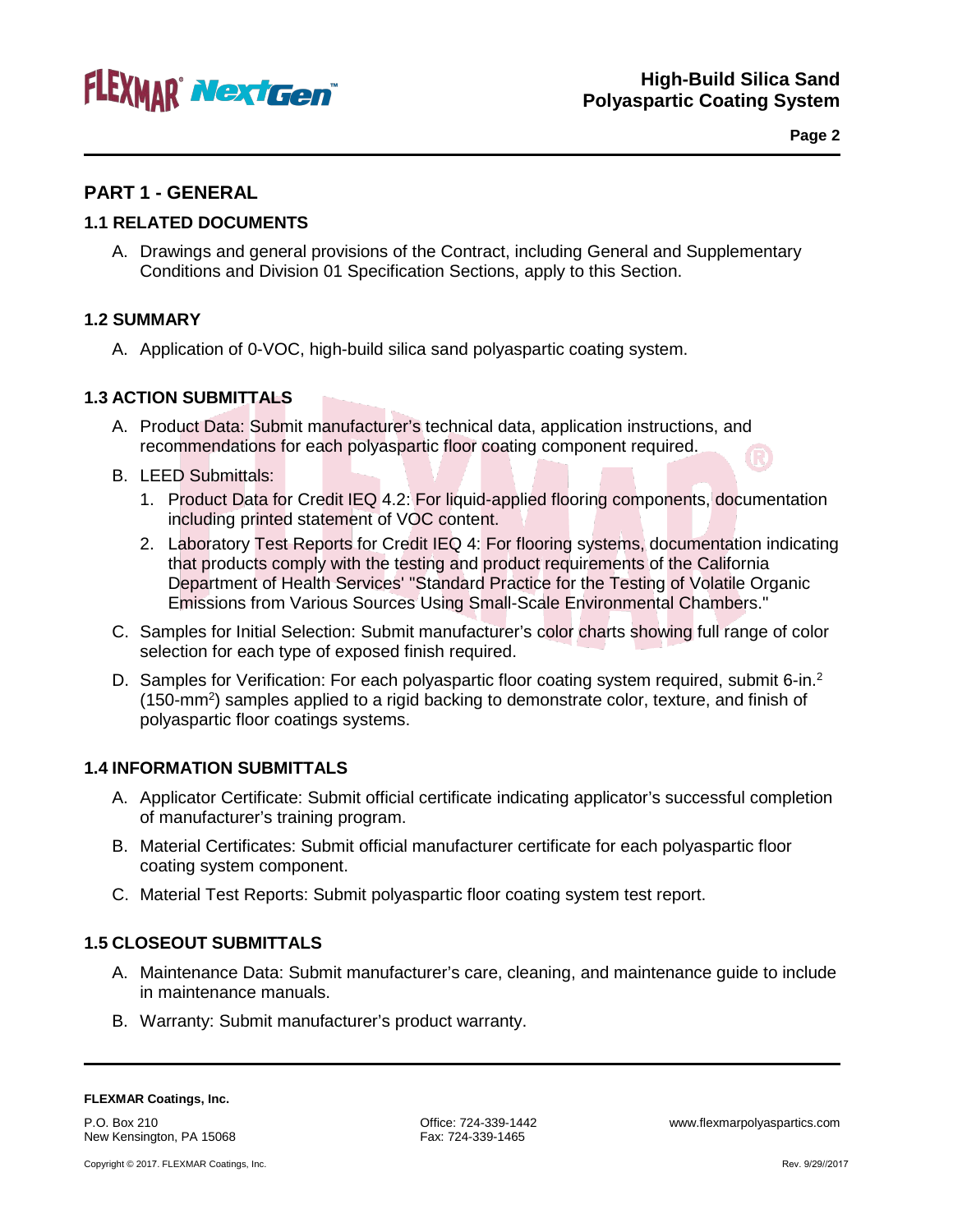

#### **1.6 QUALITY ASSURANCE**

- A. Applicator Qualifications: An applicator who has successfully completed manufacturer's training program for the application of specified polyaspartic floor coatings systems, and is currently an authorized applicator of manufacturer's coatings systems.
- B. Source Limitations: Obtain primary polyaspartic floor coating system materials, including primers, resins, hardening agents, grouting coats, and topcoats, from single source from single manufacturer. Provide secondary materials, including patching and fill material, joint sealant, and repair materials, of type and from source recommended by manufacturer of primary materials.
- C. Mockups: Apply mockups to verify selections made under sample submittals, and to demonstrate aesthetic effects and set quality standards for materials and execution.
	- 1. Apply full-thickness mockups on 48-in.<sup>2</sup> (1,200-mm<sup>2</sup>) floor area selected by the Architect, Engineer, or Design Professional.
		- a. Include a 48-in. (1,200-mm) length of integral cove base with inside **[and outside]** corner, if specified by the Architect, Engineer, or Design Professional.
	- 2. Simulate finished lighting conditions for Architect's, Engineer's, or Design Professional's review of mockups.
	- 3. Approved mockups may become part of the completed work if undisturbed at time of Substantial Completion.

#### **1.7 DELIVERY, STORAGE, AND HANDLING**

- A. Deliver and store materials in manufacturer's original, undamaged packages and containers, with seals unbroken, bearing manufacturer's labels indicating brand name and directions for storage and mixing with other components.
- B. Store in clean, dry, protected location at normal room temperature, according to manufacturer's requirements.

### **1.8 PROJECT CONDITIONS**

- A. Environmental Conditions: Comply with manufacturer's written instructions for substrate temperature, ambient temperature, moisture, ventilation, and other conditions affecting polyaspartic floor coatings system application.
- B. Lighting: Provide permanent lighting or, if permanent lighting is not in place, simulate permanent lighting conditions during polyaspartic floor coating system application.
- C. Close spaces to traffic during polyaspartic floor coating system application, and for not less than 24 hours after application, unless manufacturer recommends a longer period.

**FLEXMAR Coatings, Inc.** P.O. Box 210 New Kensington, PA 15068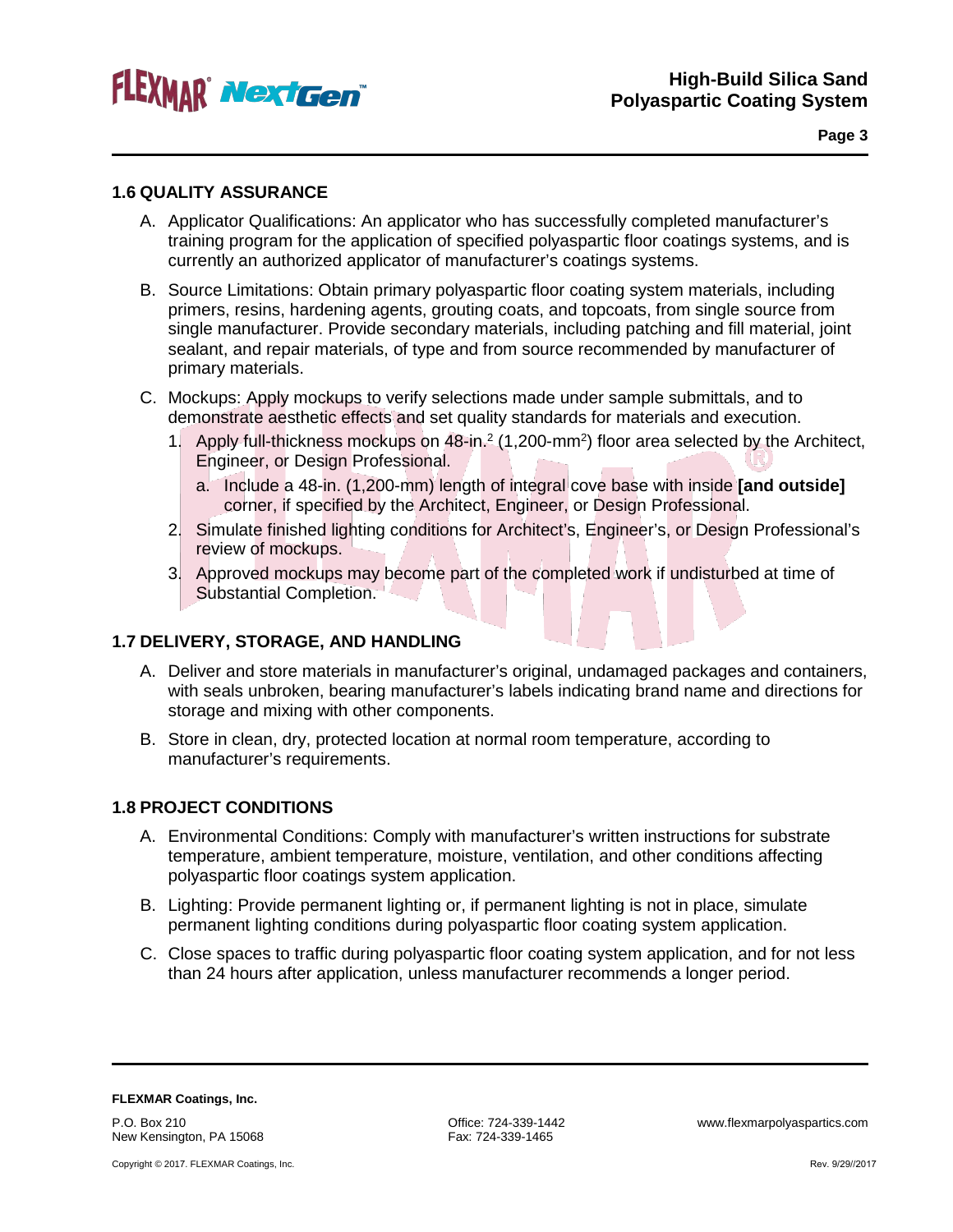

**Page 4**

#### **1.9 WARRANTY**

A. Manufacturer's standard **[10-year residential] [5-year commercial]** warranty against product defects for original owner.

# **PART 2 - PROUCTS**

### **2.1 MANUFACTURERS**

- A. Basis-of-Design Product: Subject to compliance with requirements, provide Flexmar Coatings, Inc. named product or comparable product by one of the following:
	- 1. **[Insert manufacturer's name]**.

### **2.2 MATERIALS**

- A. Abrasion, impact-, and chemical-resistant, commercial- and industrial, silica-sand-filled, polyaspartic-aliphatic-polyurea-based, monolithic floor surfacing designed to produce a seamless floor **[and integral cove base]**.
	- 1. Basis-of-Design Product: Subject to compliance with requirements, provide FLEXMAR Coatings High-Build Silica Sand System with "Self-Prime HS" pigmented polyaspartic coating with silica sand broadcast and optional "Clear Coat HS" clear polyaspartic sealer for commercial and industrial floor coatings system, or comparable product by one of the following:

#### a. **[Insert manufacturer's name]**.

- B. System Characteristics:
	- 1. Color and Pattern: **[As selected by Architect, Engineer, or Design Professional] [As indicated by product designation listed above] [Match Architect's, Engineer's, or Design Professional's sample]**.
	- 2. Wearing Surface: Textured for slip resistance where required, otherwise standard manufacturer's surface as shown by sample.
	- 3. Overall System Thickness: 7-11 mils DFT, with optional clear coat.
	- 4. Dry Time: 1- to 2-hour return-to-service after final coat; 1-hour recoat between coats.
- C. Body Coats: Flexmar Coatings Self-Prime HS pigmented polyaspartic coating.
	- 1. Resin: Polyaspartic aliphatic polyurea.
	- 2. Formulation Description: High solids.
	- 3. VOC Content: 0 VOC, virtually no odor.
	- 4. Application Method: Roller, squeegee, or magic trowel.
	- 5. Thickness of Coats: 4 to 7 mils DFT.
	- 6. Number of Coats: One.
	- 7. Aggregates: Broadcast silica sand followed by backroll.

#### **FLEXMAR Coatings, Inc.**

P.O. Box 210 New Kensington, PA 15068

Office: 724-339-1442 www.flexmarpolyaspartics.com Fax: 724-339-1465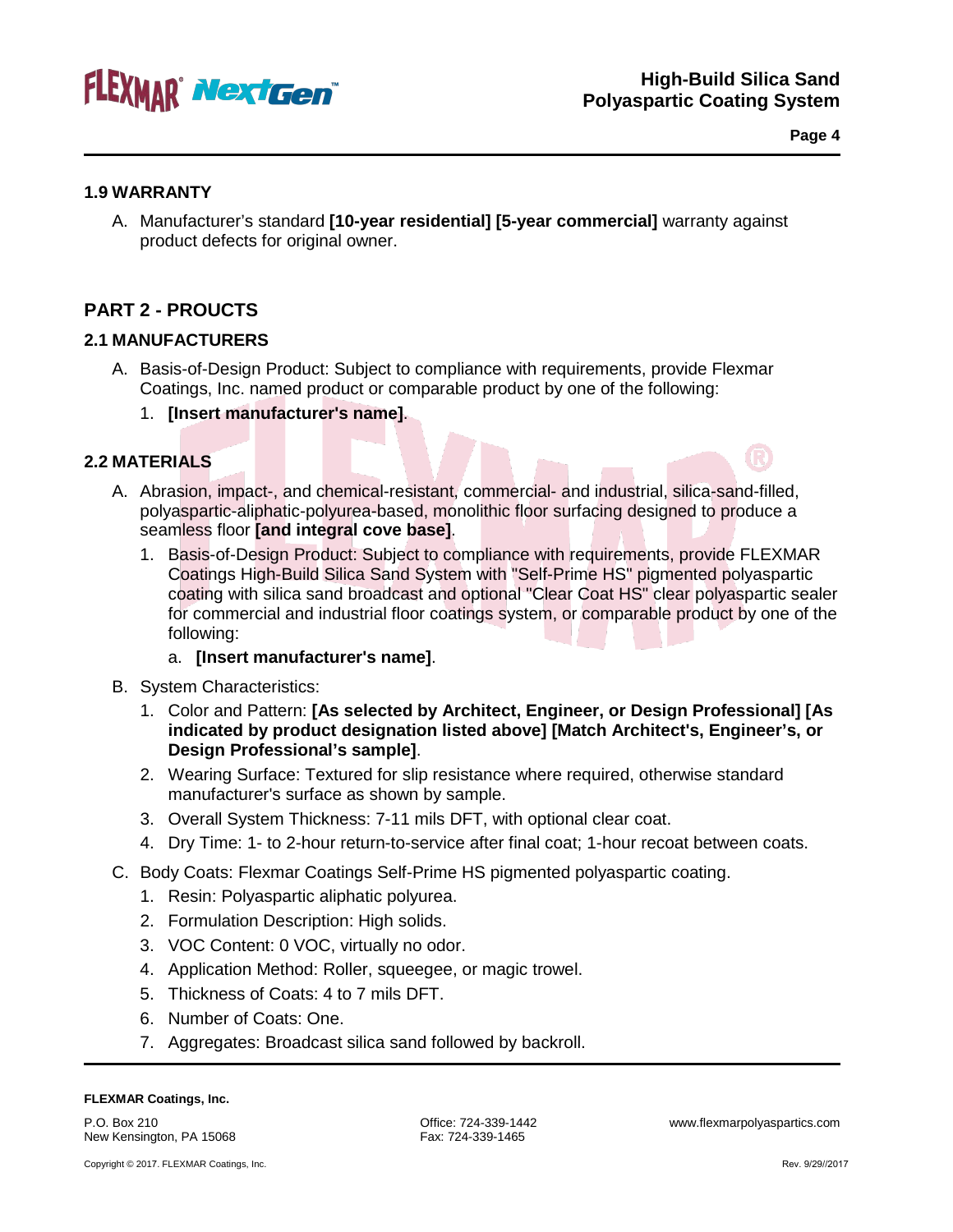

- D. Optional Topcoat: Flexmar Coatings Clear Coat HS clear polyaspartic sealer.
	- 1. Resin: Polyaspartic aliphatic polyurea.
	- 2. Formulation Description: High solids.
	- 3. VOC Content: 0 VOC, virtually no odor.
	- 4. Type: Clear.
	- 5. Finish: **[Matte] [Gloss]**.
	- 6. Number of Coats: One, optional.
	- 7. Thickness: 3 to 4 mils DFT.
- E. System Physical Properties: Provide polyaspartic floor coating system with the following minimum physical property requirements when tested according to test methods indicated:
	- 1. Adhesion to Concrete: 300 psi (2068 kPa) concrete cohesive failure per ASTM-D 4541 Elcometer.
	- 2. Tensile Strength: 4,500 psi (31,026 kPa) per ASTM-D 412.
	- 3. Falling Sand Abrasion Resistance: ASTM-D 968. Clear Coat: 32 quarts (30 liters) sand/dry mil. Color Coat: 40 quarts (38 liters) sand/dry mil.
	- 4. Taber Abrasion: 0.34-0.43 grain (22-28 mg) weight loss per ASTM-D 4060, CS-17 wheel, 35.3 oz (1,000 g) load, 1,000 rev.
	- 5. Flexibility Mandrel Bend: No cracking or peeling, per ASTM-D 522, ⅛ in. (3.2 mm).
	- 6. Impact: 160/160 in.-lb direct/reverse, no cracking per ASTM-D 2794.
	- 7. Hardness: 77 Shore D per ASTM-D 2240.
	- 8. Flammability: Self-extinguishing per ASTM-D 635.
- F. System Chemical Resistance: Test specimens of cured polyaspartic floor coatings systems are unaffected when tested according to manufacturer's Chemical Resistance Chart per ASTM-D 1308 spot testing.

# **PART 3 – EXECUTION**

#### **3.1 PREPARATION**

A. General: Prepare and clean substrates according to manufacturer's written instructions for substrate indicated. Provide clean, dry substrate for application.

**FLEXMAR Coatings, Inc.**

P.O. Box 210 New Kensington, PA 15068

Copyright © 2017. FLEXMAR Coatings, Inc.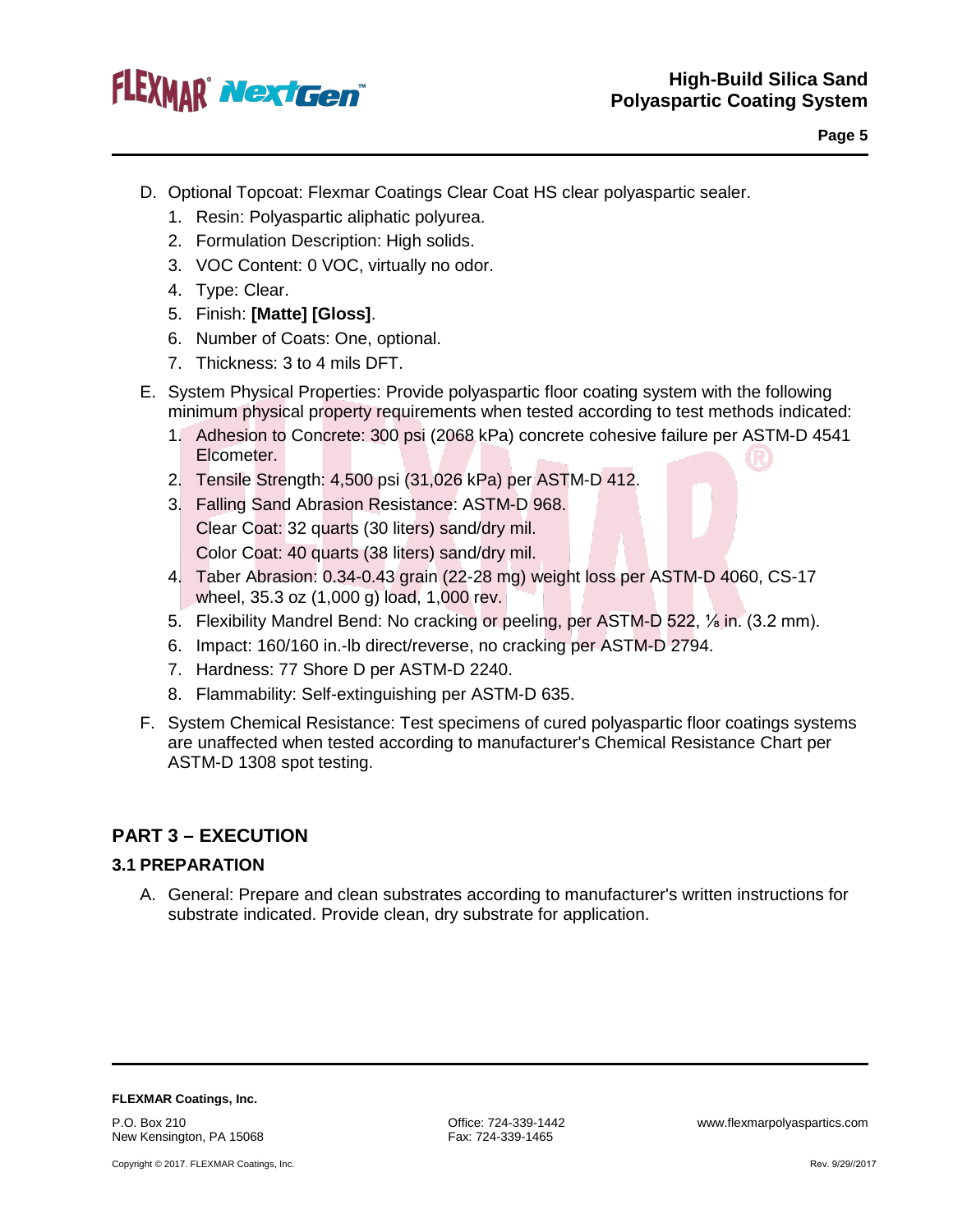

- B. Concrete Substrates: Provide sound concrete surfaces free of laitance, glaze, efflorescence, curing compounds, form-release agents, dust, dirt, grease, oil, and other contaminants incompatible with polyaspartic floor coatings.
	- 1. Roughen concrete substrates as follows:
		- a. Grind surfaces with an apparatus that abrades the concrete surface to a profile as specified by system application guide.
	- 2. Repair damaged and deteriorated concrete according to polyaspartic floor coating manufacturer's written instructions.
	- 3. Verify that concrete substrates are dry and moisture-vapor emissions are within acceptable levels according to manufacturer's written instructions.
		- a. Perform anhydrous calcium chloride test, ASTM-F 1869. Proceed with application of polyaspartic floor coating only after substrates have maximum moisture-vaporemission rate of **[3 lb of water/1000 ft.2 (1.36 kg of water/92.9 m2 )]** of slab area in 24 hours.
		- b. Perform plastic sheet test, ASTM-D 4263. Proceed with application only after testing indicates absence of moisture in substrates.
		- c. Perform relative humidity test using in situ probes, ASTM-F 2170. Proceed with installation only after substrates have a maximum **[75]** percent relative humidity level measurement.
	- 4. Alkalinity and Adhesion Testing: Verify that concrete substrates have pH within acceptable range. Perform tests recommended by manufacturer. Proceed with application only after substrates pass testing.
- C. Polyaspartic Materials: Mix components and prepare materials according to manufacturer's written instructions.
- D. Use patching and fill material to fill holes and depressions in substrates according to manufacturer's written instructions.
- E. Treat control joints and other nonmoving substrate cracks to prevent cracks from reflecting through polyaspartic floor coating according to manufacturer's written instructions.

### **3.2 APPLICATION**

- A. General: Apply components of polyaspartic floor coating system according to manufacturer's written instructions to produce a uniform, monolithic wearing surface of thickness indicated.
	- 1. Coordinate application of components to provide optimum adhesion of polyaspartic floor coating system to substrate, and optimum inter-coat adhesion.
	- 2. Cure polyaspartic floor coating system components according to manufacturer's written instructions. Prevent contamination during application and curing processes.
	- 3. At substrate expansion and isolation joints, comply with manufacturer's written instructions.

P.O. Box 210 New Kensington, PA 15068